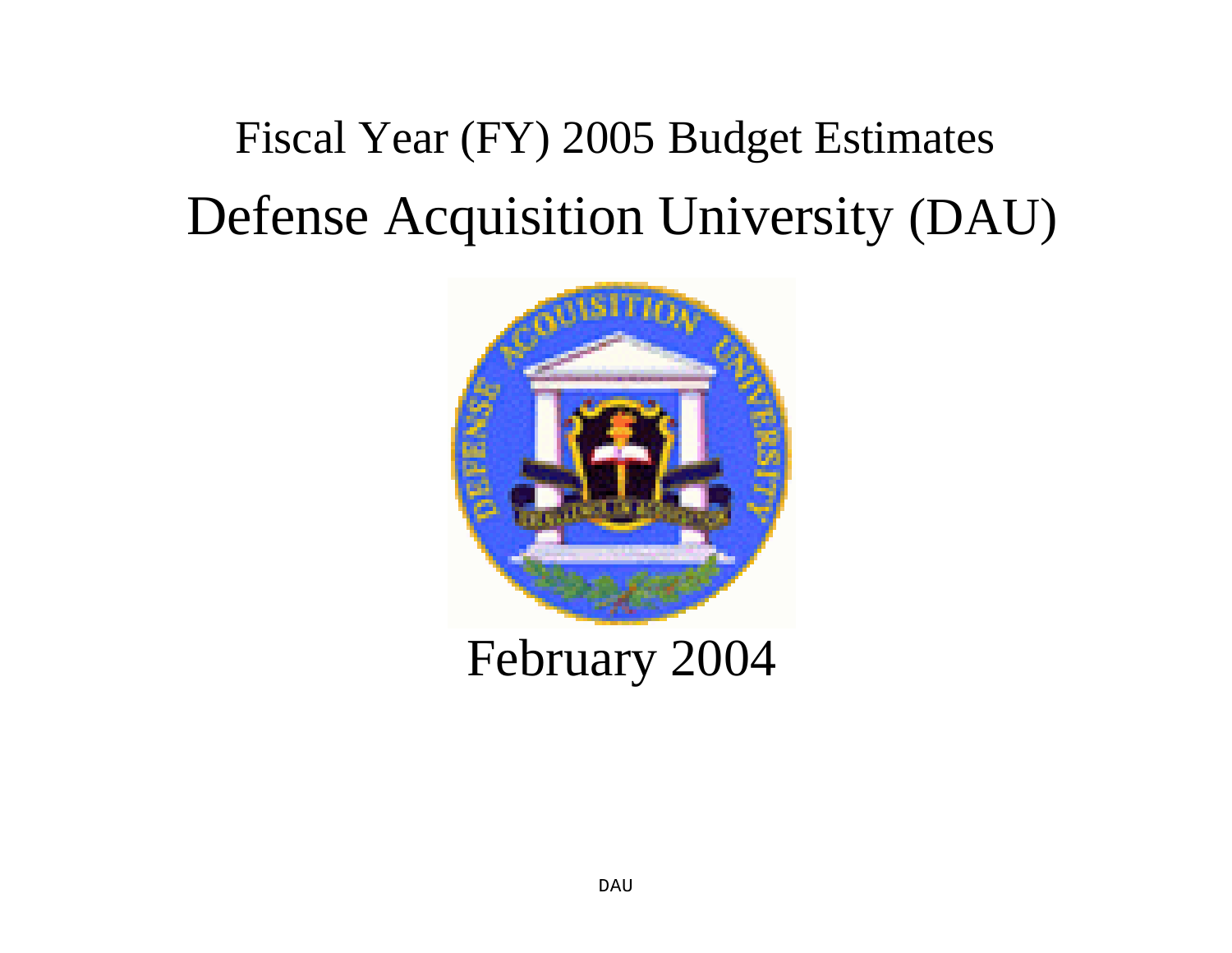## **APPROPRIATION HIGHLIGHTS DEFENSE ACQUISITION UNIVERSITY Fiscal Year (FY) 2005 Budget Estimates (Dollars in Millions)**

| Appropriation Summary                   | FY 2003 | Price  | Program  | FY 2004  | Price  | Program | FY 2005  |
|-----------------------------------------|---------|--------|----------|----------|--------|---------|----------|
| Operation and Maintenance, Defense-Wide | Actual  | Change | Change   | Estimate | Change | Change  | Estimate |
|                                         |         |        |          |          |        |         |          |
| Budget Activity 3:                      |         |        |          |          |        |         |          |
| Training & Recruiting                   | 103,894 | 1,857  | $-2.603$ | 103,148  | 1,529  | -1,145  | 103,532  |

#### **Description of Operations Financed:**

The Defense Acquisition University (DAU) is a corporate University providing mandatory, assignment specific, and continuing education courses for military and civilian personnel serving in 11 acquisition career fields. Its mission is to educate and train professionals for effective service in the Defense acquisition system. Authorized by 10 U.S.C. 1746, and chartered by DoD Directive 5000.57, the DAU began operating on August 1, 1992.

The DAU coordinates the DoD acquisition education and training program to meet the training requirements of more than 130,000 personnel serving in acquisition positions. Through its campuses, the DAU sponsors acquisition curriculum and instructor training to provide a full range of basic, intermediate, and advanced courses that support the career goals and professional development of the acquisition workforce. In addition, the DAU fosters research, publications, symposia, and consulting in areas related to the acquisition functional areas.

#### **Narrative Explanation of Changes:**

The Defense Acquisition University's entire budget is devoted to the training and education of Acquisition personnel. Program decrease between FY 2004 and FY 2005 is due to the onetime Congressional Add of \$2.6M for Distance Learning & Performance and a \$1.7M increase for course conversions and course modernization.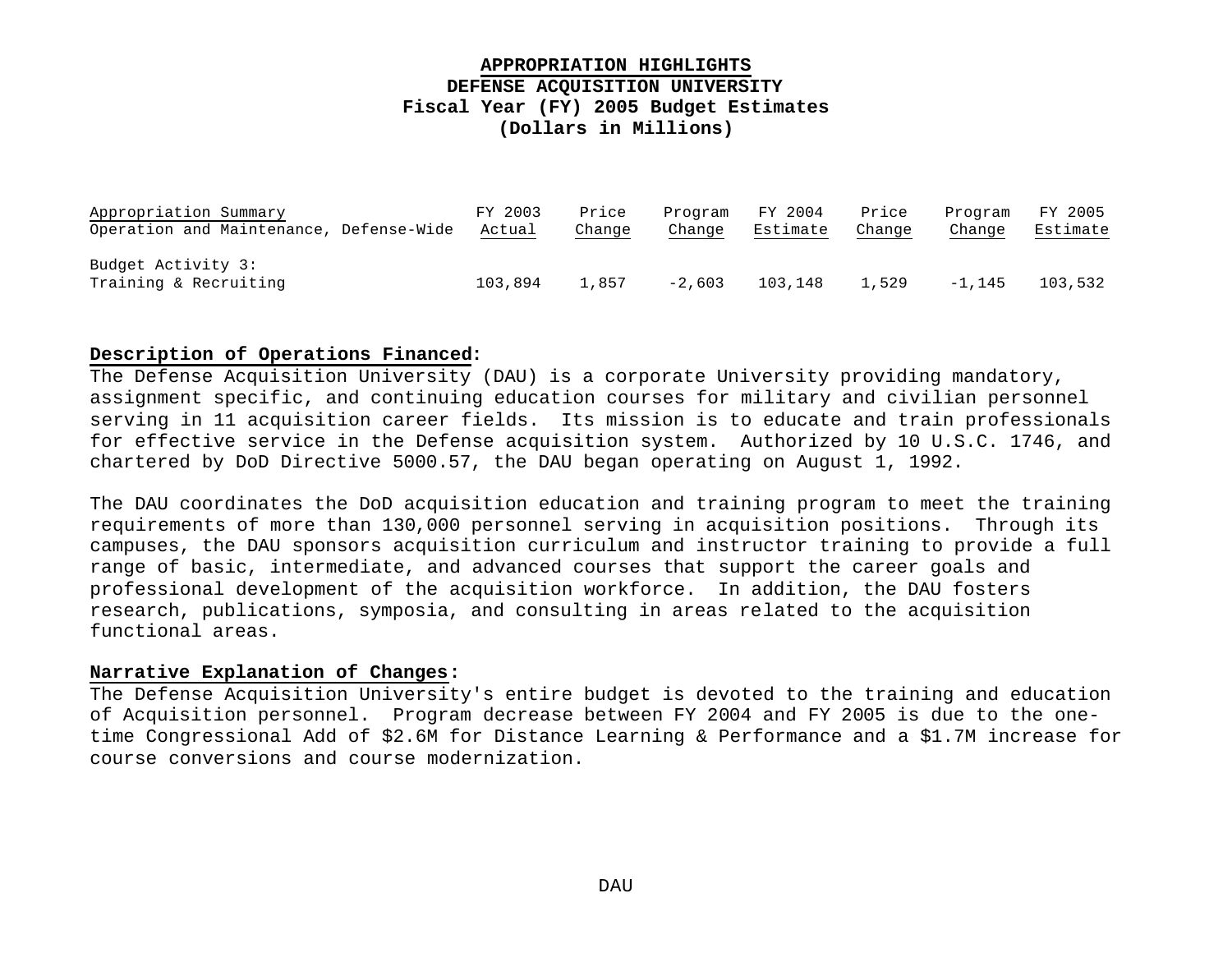# **DEFENSE ACQUISITION UNIVERSITY Operation and Maintenance, Defense-Wide Fiscal Year (FY) 2005 Budget Estimates Summary of Increases and Decreases**

|    | FY 2004 President's Budget Request                                                        | BA 3<br>101,695          | Total<br>101,695         |
|----|-------------------------------------------------------------------------------------------|--------------------------|--------------------------|
| 1. | Congressional Adjustment<br>a) Distributed<br>b) General Provisions<br>c) Earmarks        | 2,600<br>(1,083)<br>(64) | 2,600<br>(1,083)<br>(64) |
|    | FY 2004 Appropriated Amount                                                               | 103,148                  | 103,148                  |
|    | 2. Program Changes                                                                        | $\Omega$                 | $\overline{0}$           |
|    | Revised FY 2004 Estimate                                                                  | 103,148                  | 103,148                  |
|    | 3. Price Change                                                                           | 1,529                    | 1,529                    |
| 4. | Program Increases<br>a) Program Growth in FY04<br>i)Course Modernization                  | 1,620                    | 1,620                    |
| 5. | Program Decreases<br>a) One-time FY 2004 Costs<br>i)Distance Learning<br>ii) Civilian Pay | (2,634)<br>(131)         | (2,634)<br>(131)         |
|    | FY 2005 Budget Request                                                                    | 103,532                  | 103,532                  |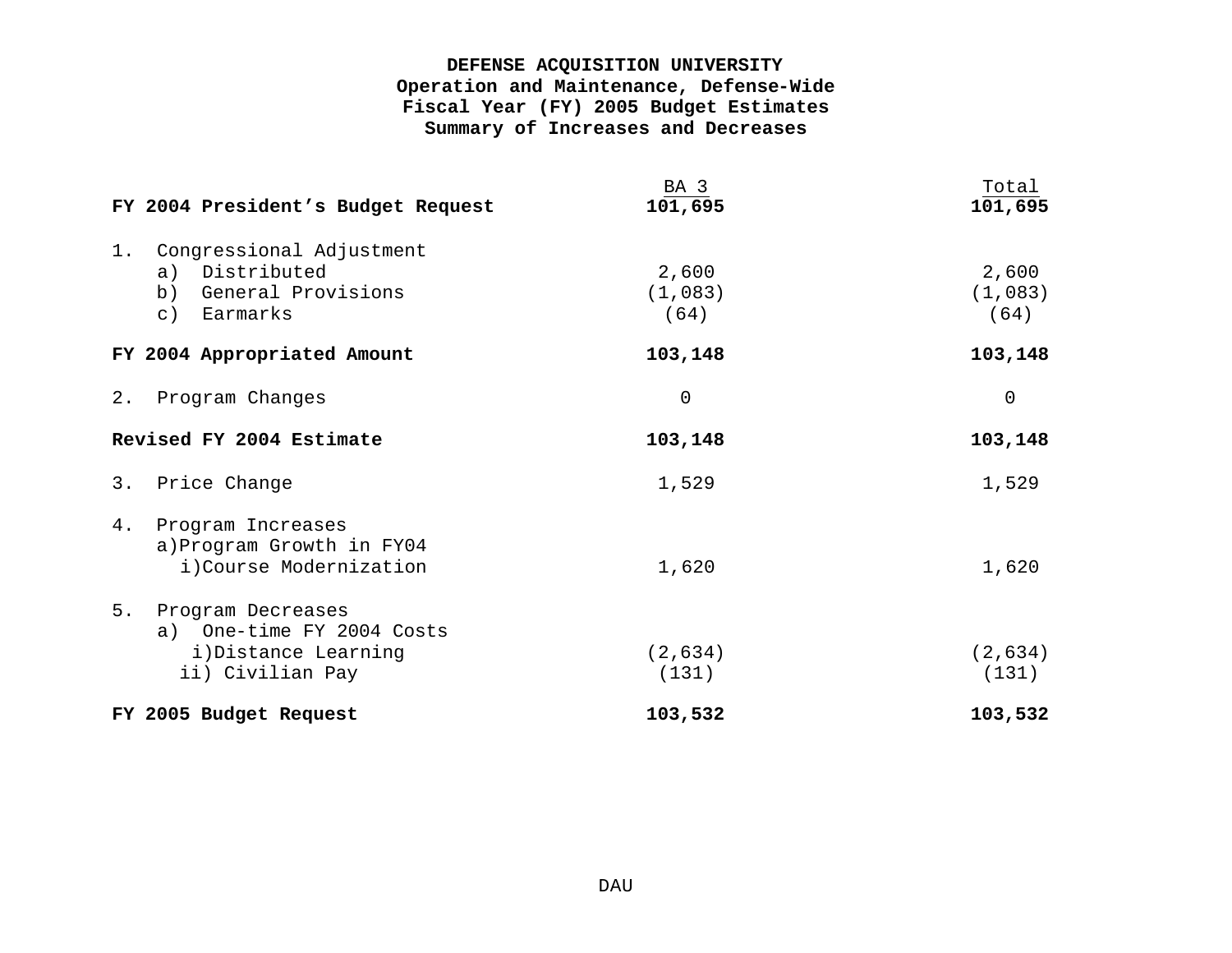# **DEFENSE ACQUISITION UNIVERSITY Operation and Maintenance, Defense-Wide Fiscal Year (FY) 2005 Budget Estimates Personnel Summary**

|                                        |                          |                          |                               |                          | Change              | Change              |
|----------------------------------------|--------------------------|--------------------------|-------------------------------|--------------------------|---------------------|---------------------|
|                                        | $\underline{FY}$<br>2003 | $\frac{\text{FY}}{2004}$ | $\frac{\underline{FY}}{2005}$ | $\underline{FY}$<br>2006 | FY 2004/<br>FY 2005 | FY 2005/<br>FY 2006 |
| Active Military End Strength (E/S)     |                          |                          |                               |                          |                     |                     |
| (Total)                                | 115                      | 115                      | 115                           | 115                      |                     |                     |
| Officer                                | 78                       | 78                       | 78                            | 78                       |                     |                     |
| Enlisted                               | 37                       | 37                       | 37                            | 37                       |                     |                     |
| Active Military Average Strength (A/S) |                          |                          |                               |                          |                     |                     |
| (Total)                                | 115                      | 115                      | 115                           | 115                      |                     |                     |
| Officer                                | 78                       | 78                       | 78                            | 78                       |                     |                     |
| Enlisted                               | 37                       | 37                       | 37                            | 37                       |                     |                     |
| Civilian End Strength (Total)          |                          |                          |                               |                          |                     |                     |
| U.S. Direct Hire                       | 423                      | 425                      | 425                           | 425                      |                     |                     |
| Civilian FTEs (Total)                  |                          |                          |                               |                          |                     |                     |
| U.S. Direct Hire                       | 417                      | 421                      | 421                           | 421                      |                     |                     |
|                                        |                          |                          |                               |                          |                     |                     |
| Outyear Summary                        | FY 2007                  | FY 2008                  | FY 2009                       |                          | FY 2010             |                     |
| Military End Strength                  | 115                      | 115                      | 115                           |                          | 115                 |                     |
| Civilian FTEs                          | 421                      | 421                      | 421                           |                          | 421                 |                     |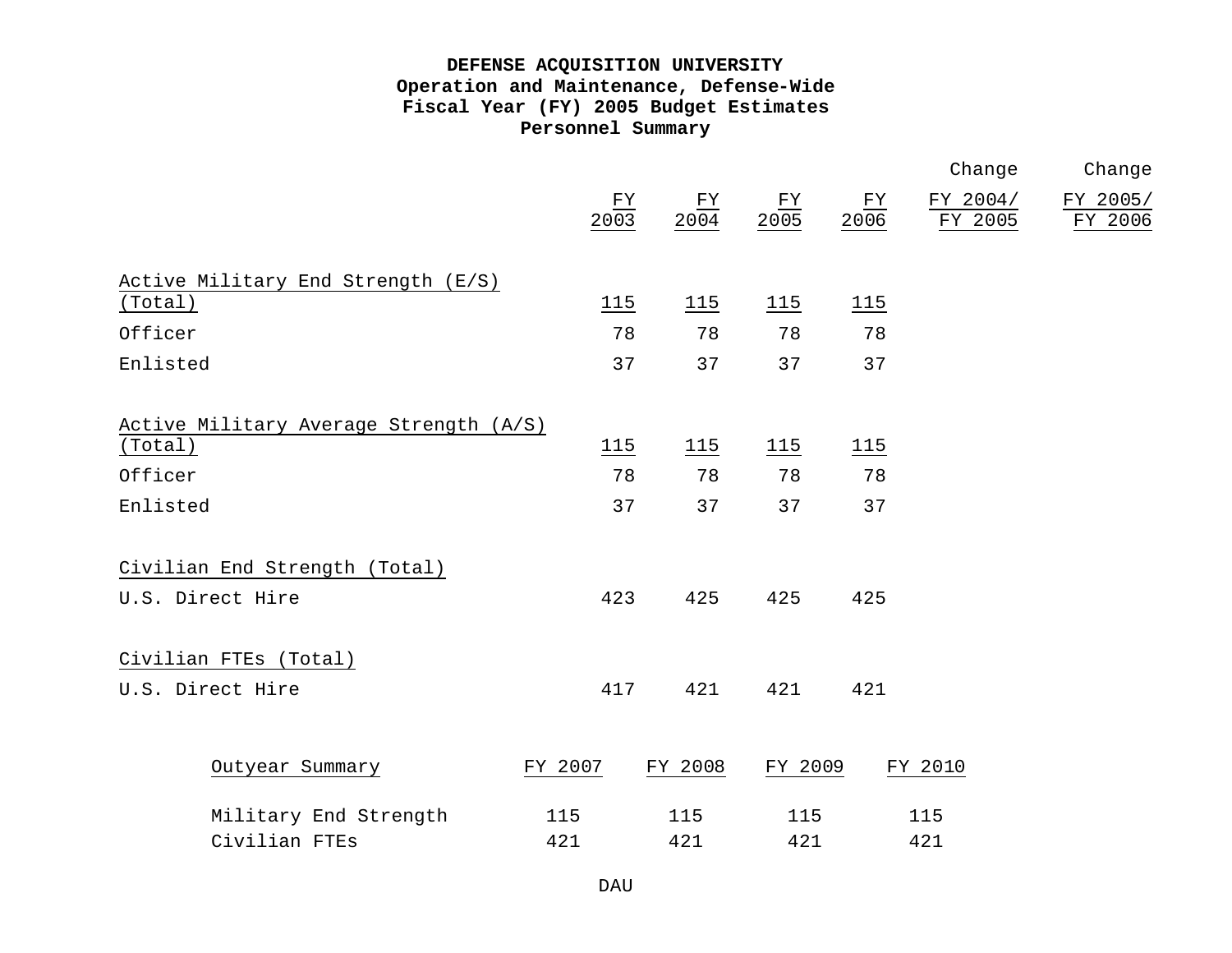# **DEFENSE ACQUISITION UNIVERSITY Operation and Maintenance, Defense-Wide Fiscal Year (FY) 2005 Budget Estimates Summary of Price and Program Changes**

#### FOREIGN CURRENCY

|                                            | FY 2003 | RATE               | PRICE GROWTH |        | PROGRAM   | FY 2004         |
|--------------------------------------------|---------|--------------------|--------------|--------|-----------|-----------------|
|                                            |         | ACTUALS DIFFERENCE | PERCENT      | AMOUNT |           | GROWTH ESTIMATE |
| CIVILIAN PERSONNEL COMPENSATION            |         |                    |              |        |           |                 |
| 101 Executive, General & Special Schedule  | 43,366  |                    | 2.5          | 1,095  | $-675$    | 43,786          |
| 103 Wage Board                             | 379     |                    | 4.1          | 16     |           | 395             |
| 106 Benefits to Former Personnel           | 5       |                    | 4.1          |        | $-5$      |                 |
| 199 TOTAL CIVILIAN PERSONNEL COMPENSATION  | 43,750  |                    |              | 1,111  | $-680$    | 44,181          |
| TRAVEL                                     |         |                    |              |        |           |                 |
| 308 Travel of Persons                      | 20,856  |                    | 1.3          | 271    |           | 21,127          |
| 399 TOTAL TRAVEL                           | 20,856  |                    |              | 271    |           | 21,127          |
| PRINTING AND PUBLICATION SERVICES          |         |                    |              |        |           |                 |
| 633 Defense Publication and Printing Svc   | 1,253   |                    | $-2.0$       | $-25$  | 411       | 1,639           |
| 699 TOTAL PRINTING & PUBLICATION SVCS      | 1,253   |                    |              | $-25$  | 411       | 1,639           |
| OTHER PURCHASES                            |         |                    |              |        |           |                 |
| 912 Rental Payment to GSA (SLUC)           | 1,229   |                    | 1.7          | 21     | 947       | 2,197           |
| 914 Purchased Communications (non IF)      | 798     |                    | 1.3          | 10     | 80        | 888             |
| 915 Rents (non GSA)                        | 44      |                    | 1.3          | 1      |           | 45              |
| 920 Supplies and Materials (non SF)        | 3,383   |                    | 1.3          | 44     | $-2,031$  | 1,396           |
| 922 Equipment Maintenance by Contract      | 126     |                    | 1.3          | 2      |           | 128             |
| 923 Facilities Maintenance by Contract     | 379     |                    | 1.3          | 5      |           | 384             |
| 925 Equipment Purchases (non SF)           | 3,382   |                    | 1.3          | 44     | $-669$    | 2,757           |
| 932 Management and Professional Support Sv | 1,806   |                    | 1.3          | 23     |           | 1,829           |
| 989 Other Contracts                        | 26,888  |                    | 1.3          | 350    | $-661$    | 26,577          |
| 999 TOTAL OTHER PURCHASES                  | 38,035  |                    |              | 500    | $-2, 334$ | 36,201          |
| TOTAL                                      | 103,894 |                    |              | 1,857  | $-2,603$  | 103,148         |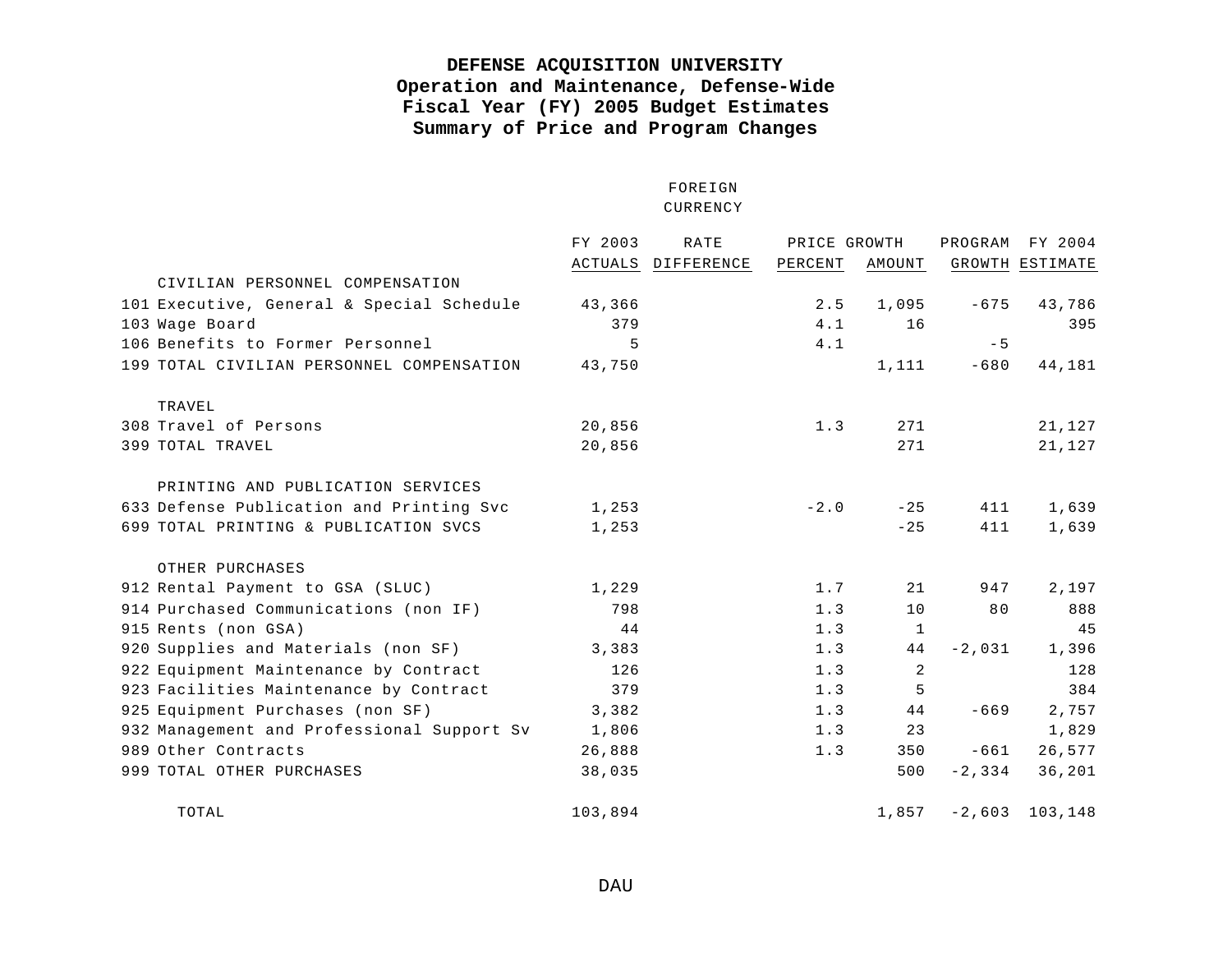# **DEFENSE ACQUISITION UNIVERSITY Operation and Maintenance, Defense-Wide Fiscal Year (FY) 2005 Budget Estimates Summary of Price and Program Changes**

|                           |                                            |          | FOREIGN    |              |        |          |                   |
|---------------------------|--------------------------------------------|----------|------------|--------------|--------|----------|-------------------|
|                           |                                            |          | CURRENCY   |              |        |          |                   |
|                           |                                            | FY 2004  | RATE       | PRICE GROWTH |        | PROGRAM  | FY 2005           |
|                           |                                            | ESTIMATE | DIFFERENCE | PERCENT      | AMOUNT |          | GROWTH ESTIMATE   |
|                           | CIVILIAN PERSONNEL COMPENSATION            |          |            |              |        |          |                   |
|                           | 101 Executive, General & Special Schedule  | 43,786   |            | 1.6          | 712    | $-129$   | 44,369            |
| 103 Wage Board            |                                            | 395      |            | 1.6          | 6      |          | 401               |
|                           | 199 TOTAL CIVILIAN PERSONNEL COMPENSATION  | 44,181   |            |              | 718    | $-129$   | 44,770            |
| TRAVEL                    |                                            |          |            |              |        |          |                   |
| 308 Travel of Persons     |                                            | 21,127   |            | 1.4          | 296    |          | 21,423            |
| 399 TOTAL TRAVEL          |                                            | 21,127   |            |              | 296    |          | 21,423            |
|                           | PRINTING AND PUBLICATION SERVICES          |          |            |              |        |          |                   |
|                           | 633 Defense Publication and Printing Svc   | 1,639    |            | 0.3          | 5      |          | 1,644             |
|                           | 699 TOTAL PRINTING & PUBLICATION SVCS      | 1,639    |            |              | 5      |          | 1,644             |
| OTHER PURCHASES           |                                            |          |            |              |        |          |                   |
|                           | 912 Rental Payment to GSA (SLUC)           | 2,197    |            | 1.5          | 33     |          | 2,230             |
|                           | 914 Purchased Communications (non IF)      | 888      |            | 1.4          | 12     |          | 900               |
| 915 Rents (non GSA)       |                                            | 45       |            | 1.4          | 1      |          | 46                |
|                           | 920 Supplies and Materials (non SF)        | 1,396    |            | 1.4          | 20     |          | 1,416             |
|                           | 922 Equipment Maintenance by Contract      | 128      |            | 1.4          | 2      |          | 130               |
|                           | 923 Facilities Maintenance by Contract     | 384      |            | 1.4          | 5      |          | 389               |
|                           | 925 Equipment Purchases (non SF)           | 2,757    |            | 1.4          | 39     |          | 2,796             |
|                           | 932 Management and Professional Support Sv | 1,829    |            | 1.4          | 26     |          | 1,855             |
| 989 Other Contracts       |                                            | 26,577   |            | 1.4          | 372    | $-1,016$ | 25,933            |
| 999 TOTAL OTHER PURCHASES |                                            | 36,201   |            |              | 510    | $-1,016$ | 35,695            |
| TOTAL                     |                                            | 103,148  |            |              | 1,529  |          | $-1, 145$ 103,532 |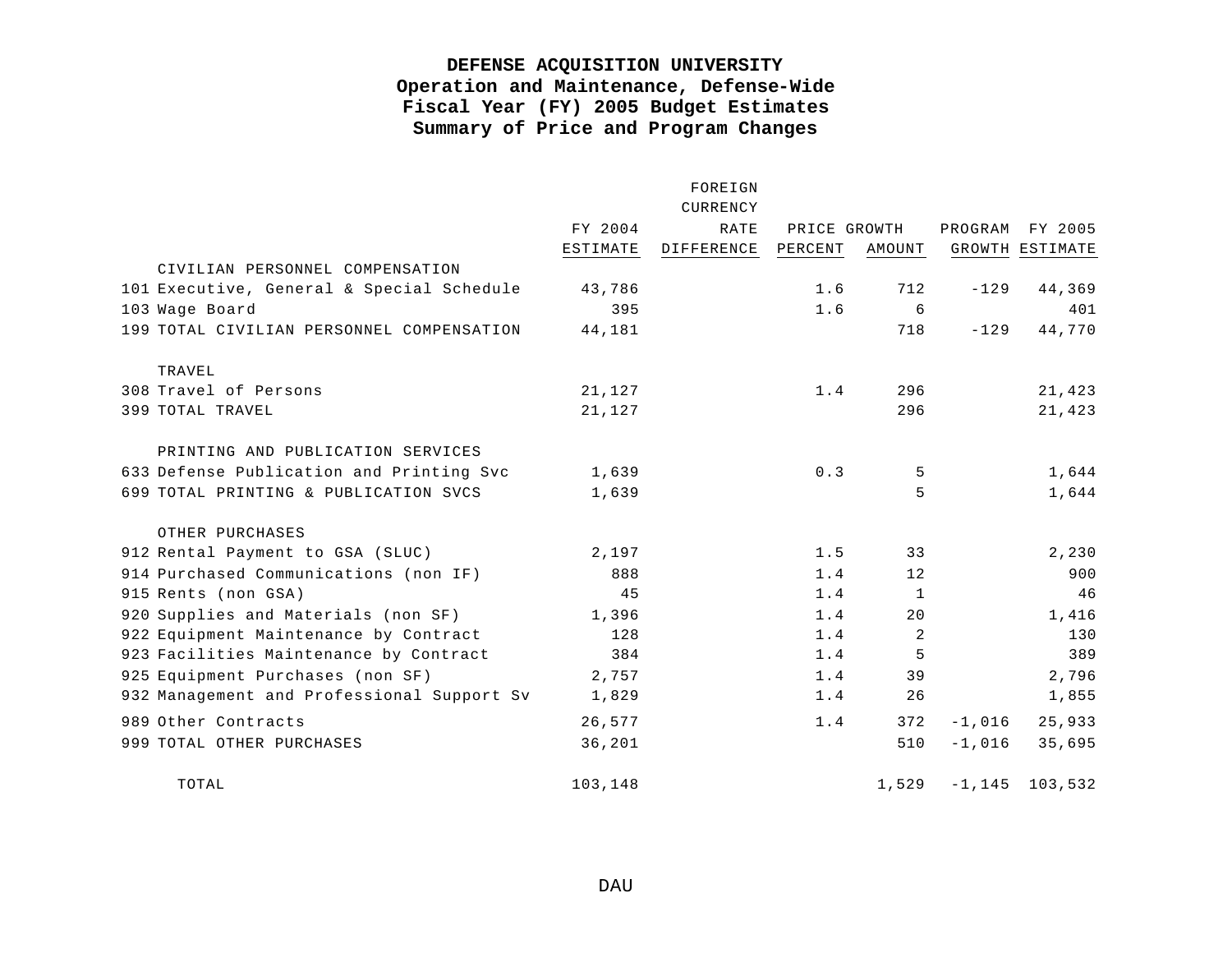#### **I. Description of Operations Financed:**

Authorized by Title 10, United States Code 1746 and chartered by DoD Directive 5000.57, the Defense Acquisition University (DAU) was established August 1, 1992. Its mission is to provide practitioner training and services to enable the DoD Acquisition, Technology, and Logistics (AT&L) community to make smart business decisions and deliver timely and affordable capabilities to the warfighter.

Using the AT&L Performance Learning Model (PLM) as a template, the University coordinates education and training programs to meet the career-long training requirements of more than 130,000 DoD AT&L personnel. DAU provides a full range of basic, intermediate, and advanced curriculum training, as well as assignment-specific and continuous learning courses to support the career goals and professional development through performance support, rapid deployment training on emerging acquisition initiatives, online communities of practice, and continuous learning modules.

Adaptability, speed, and customer-targeted training are qualities valued by the AT&L Workforce. Our strategic plan is focused on aggressively moving forward with distance learning, knowledge management, and the transition to a case-based training environment. Through the strategic plan, we are building an organizational culture that empowers the DAU workforce, encourages innovation, and establishes strategic alliances and partnerships with the private sector and field organizations. The result should be a more responsive and agile DAU organization. We are implementing these initiatives, including case-based training; faculty renewal and development; distance learning; and improved, targeted training.

Dramatic economic and political changes have forced America and the DoD to re-think our business processes. The DAU is structured to meet this rapidly changing business and acquisition environment. It is critical that we prepare the AT&L Workforce for new ways of doing business by improving acquisition training to develop better business practices.

Secretary of Defense Donald H. Rumsfeld, in his confirmation testimony on January 11, 2001, before the Senate Armed Services Committee, made the following statement:

> "The legacy of obsolete institutional structures and processes and organizations does not merely create unnecessary cost, which of course it does; it also imposes an unacceptable burden on national defense."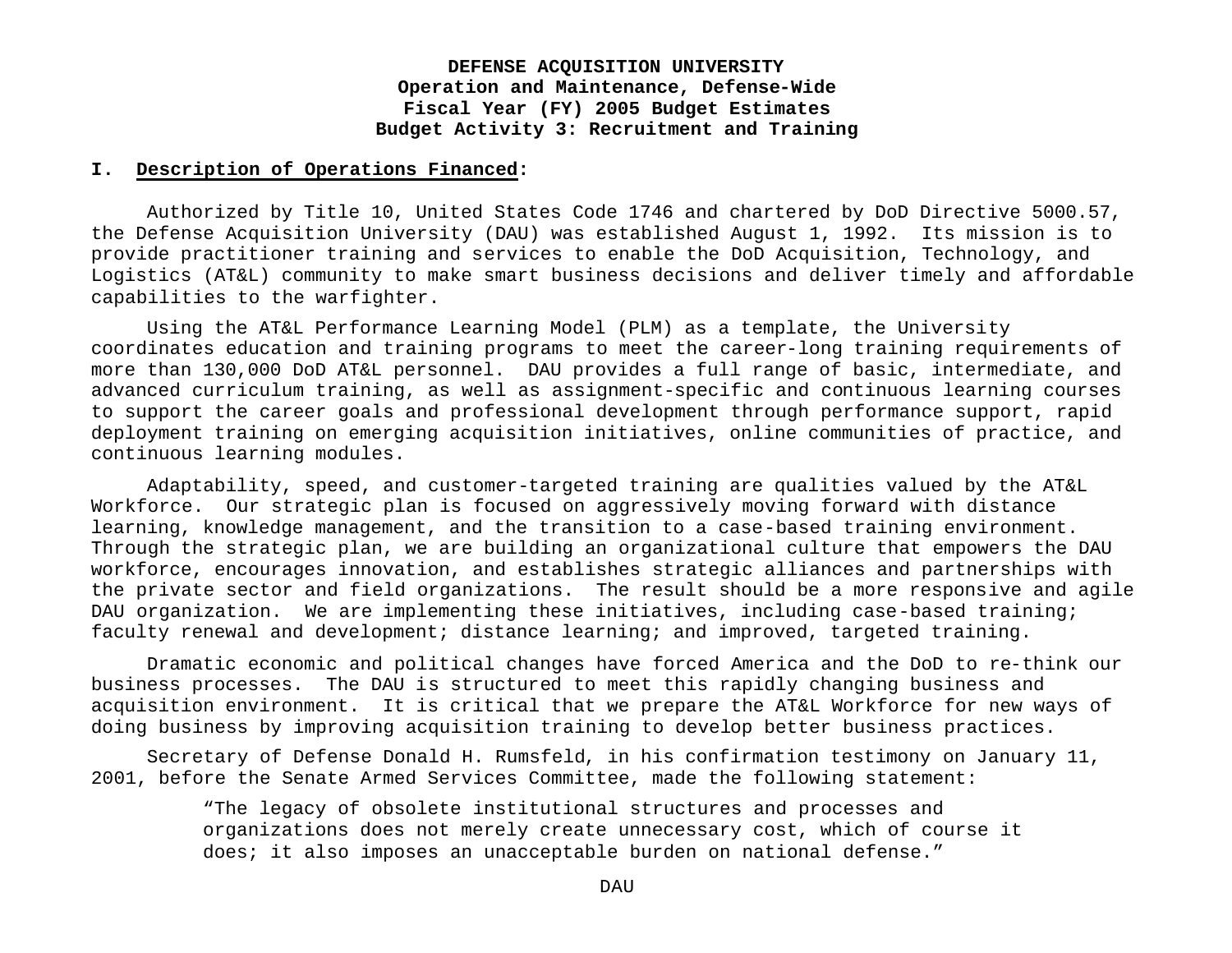#### **I. Description of Operations Financed**: (continued)

In direct alignment with the Secretary's statement, key attributes of the DAU organization structure are:

- 1. Clear division of responsibility between DAU staff and DAU line organizations;
- 2. Alignment of main campus centers to major AT&L workforce locations;
- 3. Regional responsibility assigned to the five main campus centers (Capital & Northeast (Ft. Belvoir, VA), Mid-Atlantic (Pax River), South (Huntsville, AL), Mid-West (Dayton, OH), and West (San Diego, CA));

DAU's organization concept emphasizes teambuilding and establishing smart, efficient, and streamlined processes. Our goal is a mission-focused, customer-driven, cost-efficient organization. Projected staffing requirements are commensurate with this effort.

Our strategic plan is focused on aggressively moving forward with distance learning, knowledge management, and the transition to a case-based training environment. Through the strategic plan, we are building an organizational culture that empowers the DAU workforce, encourages innovation, and establishes strategic alliances and partnerships with the private sector and field organizations. The result will be a more responsive and agile DAU organization. To move DAU forward, establish a collaborative and teaming environment, and improve the efficiency of our existing and proposed training, the following Fast-Track initiatives support the DAU vision and organizational structure:

• **Revision of Program Management (PM) Training Curriculum**. Distance learning/web-based training is applied to the PM career field wherever appropriate. DAU offers ACQ-101, the Fundamentals of Systems Acquisition Management, in distance-learning format. The new PMT-2XX PM Tools Course and ACQ 201, Intermediate Systems Acquisition, are being designed and developed in a web-based training format. The new PMT 3XX PM Course and revised PMT-302N Advanced PM Course (APMC) will also employ technology-based learning formats. In the future, the APMC will be attended by a highly select group of students.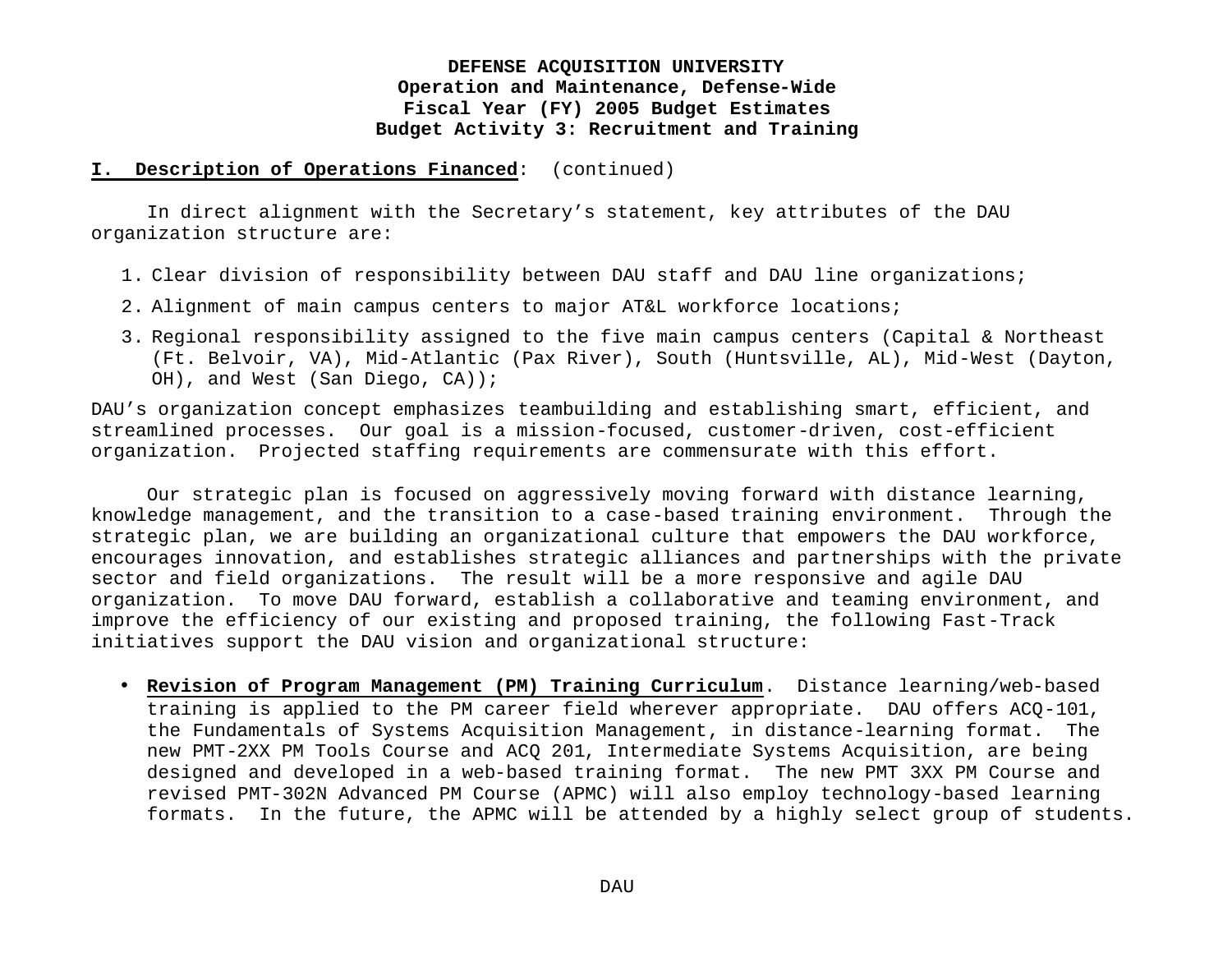#### **I. Description of Operations Financed**: (continued)

It will consist of a case-based training format that is better focused and clearly targeted for senior acquisition leaders.

- **Critical Thinking and Case-Based Curriculum**. Critical thinking will be a central theme throughout all DAU courses, especially level III courses. The curriculum will be scenario-based and/or case-based and will depict contemporary and emerging problems students will encounter on the job. The source for the problems will be program management offices and senior acquisition leadership. Our goal is to ensure that we provide the Acquisition, Technology and Logistics Workforce (AT&LWF) with the right knowledge and skill sets to consistently shape smart business deals.
- **Functional Integrated Process Team/Overarching Integrated Process Team (FIPT/OIPT).** Successfully "jump-starting" the FIPT/OIPT is a top priority. With increased momentum, we will promote teamwork and a collaborative atmosphere for this advisory process, which is critical to the development of training in a dynamic and rapidly changing environment. Meetings will be held among all key stakeholders to move the FIPT/OIPT processes forward. Roles and responsibilities will be mapped out and assigned. Periodic reviews and continuous teaming and coordination will be conducted to ensure progress as we improve the quality of all the Acquisition, Technology and Logistics Workforce.
- **Knowledge Management**. DAU will work closely with the Office of the Secretary of Defense (OSD) and the Services to establish an Acquisition Knowledge Management Center (AKMC) with key Communities of Practice (CoP). We have already initiated baseline actions and look forward to teaming with the Air Force, Army, Navy, and key functional leaders. For example, the Defense Systems Management College will develop and maintain the Program Management CoP, and we are teaming with the Director of Defense Procurement, OSD, in establishing the contracting CoP.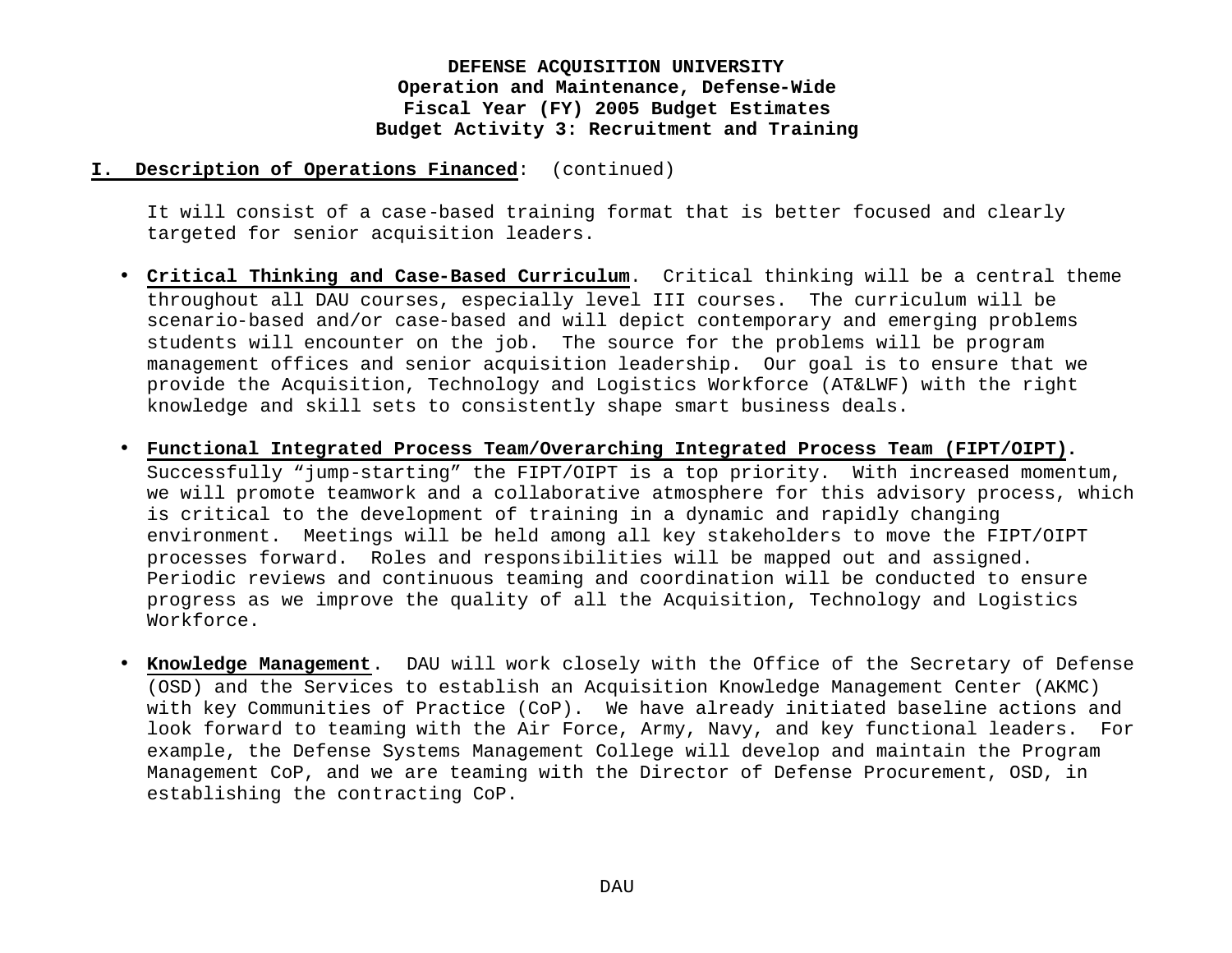- **I. Description of Operations Financed**: (continued)
	- **Faculty Development and Currency**. DAU faculty will undergo an intense and thorough development program to obtain case-study writing skills, facilitation skills, applied research skills, and targeted consulting skills. We will do more consulting and research to ensure that faculty members stay current within their respective areas and abreast of the contemporary and emerging problems. We will aggressively recruit and maintain a world-class faculty.
	- **Strategic Alliances**. DAU will form strategic alliances with key partners throughout DoD and commercial enterprises. Alliances will be formed with key partners in price-based acquisition, alternate dispute resolution, training development and delivery, benchmarking/metrics, performance-based services contracting, business-case development, reduced total ownership cost, and others. The goal is to team with best in class partners.
	- **Change Management Center**. DAU is the "natural fit" for the strategic alliance initiative and continuation of the Change Management Center. We will work aggressively with the current Change Management Center to develop a corporate university structure that will operate as a catalyst for change. The new move will allow DAU and the acquisition community to take full advantage of the facilities and other resources at the Defense Systems Management College (DSMC).
	- **Supporting the New "5000" Changes**. DAU curriculum will be revised to reflect changes in the DoD "5000" series publications. These changes will be reflected on websites and in DAU publications, as well. Internal and external forums will be conducted to help disseminate the changes. Targeted consulting will be offered to program offices to demonstrate how the new changes may/will impact acquisition strategies.
	- **Budget Reassessment and Realignment**. DAU is faced with a tough budget environment as are all DoD organizations. In response to new priorities establish by the acquisition senior leadership, we must reprioritize our requirements within the existing budget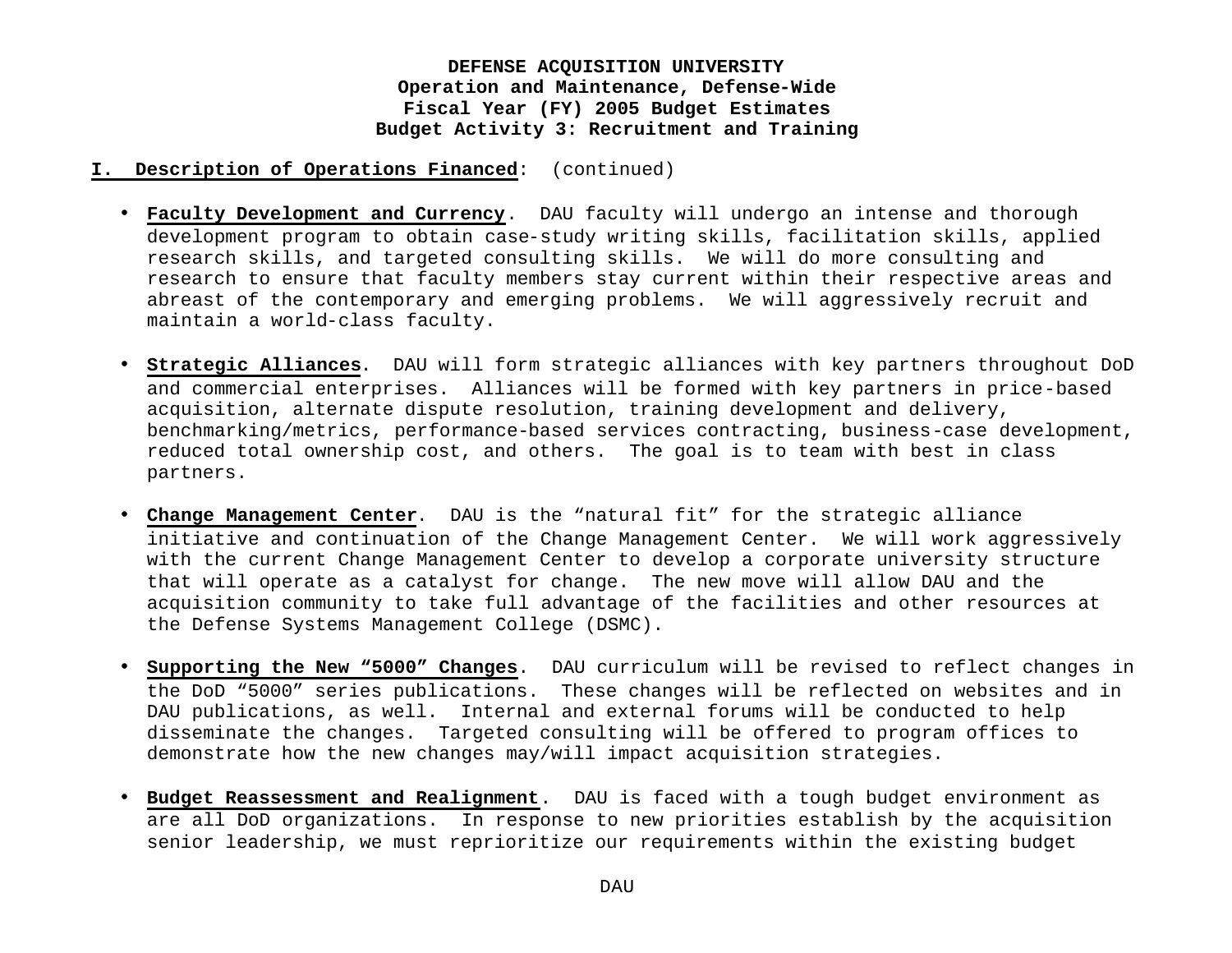#### **I. Description of Operations Financed**: (continued)

framework. These new priorities will be debated and coordinated as we move forward. The Acquisition, Technology and Logistics Workforce (AT&LWF) training requirements will be reassessed in light of changing needs to ensure that DAU is aligned with our customers' needs. The move to a case-based training environment, increased emphasis on distance learning, and job-specific targeted training will require shifting priorities and the reallocation of funding.

- **Organizational Reengineering Study**. A special DAU study team recently completed a reengineering study that focused on improving the DAU organizational structure from both a business and an academic perspective. The study results are now being implemented. DAU is becoming more customer-centric. The new five campus configuration closely aligns DAU services with the major Acquisition, Technology and Logistics (AT&L) workforce concentrations, with no additional DAU personnel requirements. The reengineering also concentrates on reducing the time away from home and office for the AT&L.
- **Core Processes**. DAU is revising its key processes, players, actions, and timelines. These processes will be graphically mapped. Posting these maps on the DAU web site will help communicate roles and responsibilities. Among the core processes identified are curriculum design and development, course equivalency, continuing education units (via International Association for Continuing Education and Training), course credits (via American Council on Education), student registration, knowledge management, administration and services, research and consulting, and performance support.
- **Faculty Workload Model and Accounting Process**. A recent Corporate University Rapid Improvement Team suggested that DAU change from *strictly certification* training to more *performance support*. As such, DAU will develop integrated research, instructional, and service unit-while balancing workload, resources, faculty skills, and measuring performance and achievement. Simultaneously, DAU will develop a faculty workload plan and resource allocation model to identify gaps in current expertise, optimize competencies, and balance workload in research, teaching, and support services.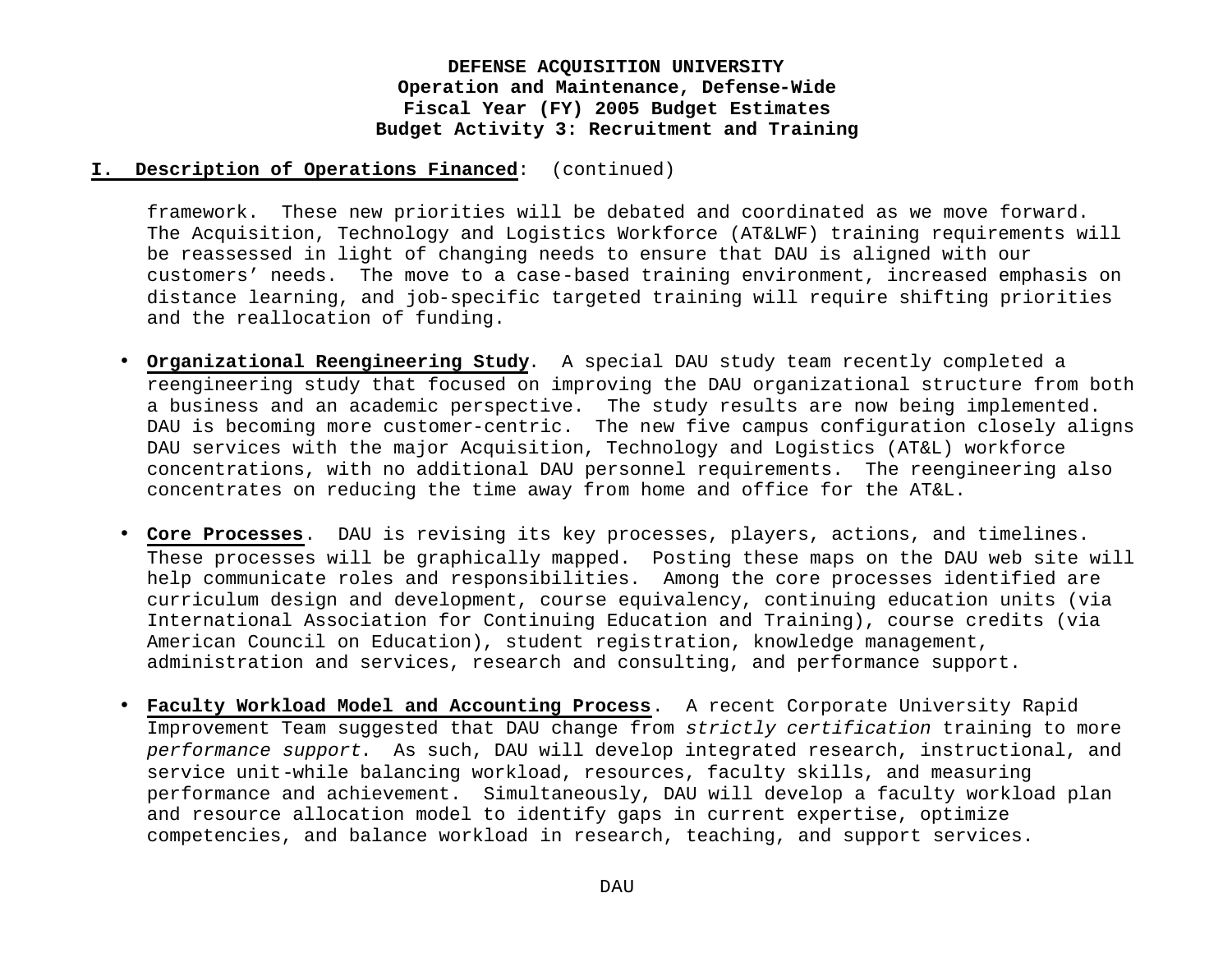- **I. Description of Operations Financed**: (continued)
	- **Cost Management**. As DoD moves to more of a business orientation, cost management becomes and integral part of this focus. To better understand the activities and processes that drive DAU costs, a cost management system that aligns with key performance metrics is currently being designed and is scheduled for implementation I FY 2002. The data from this system will help DAU management take actions to become more cost effective.
	- **Metrics and Training Assessment**. Performance measurement (or metrics) historically remains the missing piece of strategic planning for most organizations. DAU's metrics program is focused on a balanced approach that analyzes key organizational results. It highlights how well DAU services its customers, manages its resources, grows its faculty and staff, and produces value from its core processes. In addition, DAU has entered into partnership with the Jack Phillips Center for Research and Evaluation, a division of Franklin Covey, to help better assess student satisfaction, learning, and on-the-job improvements.
	- **E-Learning Road Map**. Key to future performance of the Acquisition, Technology and Logistics (AT&L) workforce is the availability of knowledge, just-in-time learning, and performance support tools and techniques. The DAU e-Learning Road Map encompasses the use of knowledge management, just-in-time web-based instruction, and on-line performance support tools. Knowledge management will focus on the development of various Communities of Practice (CoPs). These CoPs will showcase functional content, best practices, and lessons learned for the AT&L workforce. Web-based instruction will be in the form of certification training and continuous learning modules to keep the AT&L workforce knowledgeable and informed regarding new and evolving concepts, policies, and practices. The AT&L workforce will achieve "day-one" performance through the careful design of these just-in-time learning and performance support tools. Our vision is that knowledge management, web-based instruction, and performance support tools will be leveraged from the same database, thereby gaining two advantages: making the posting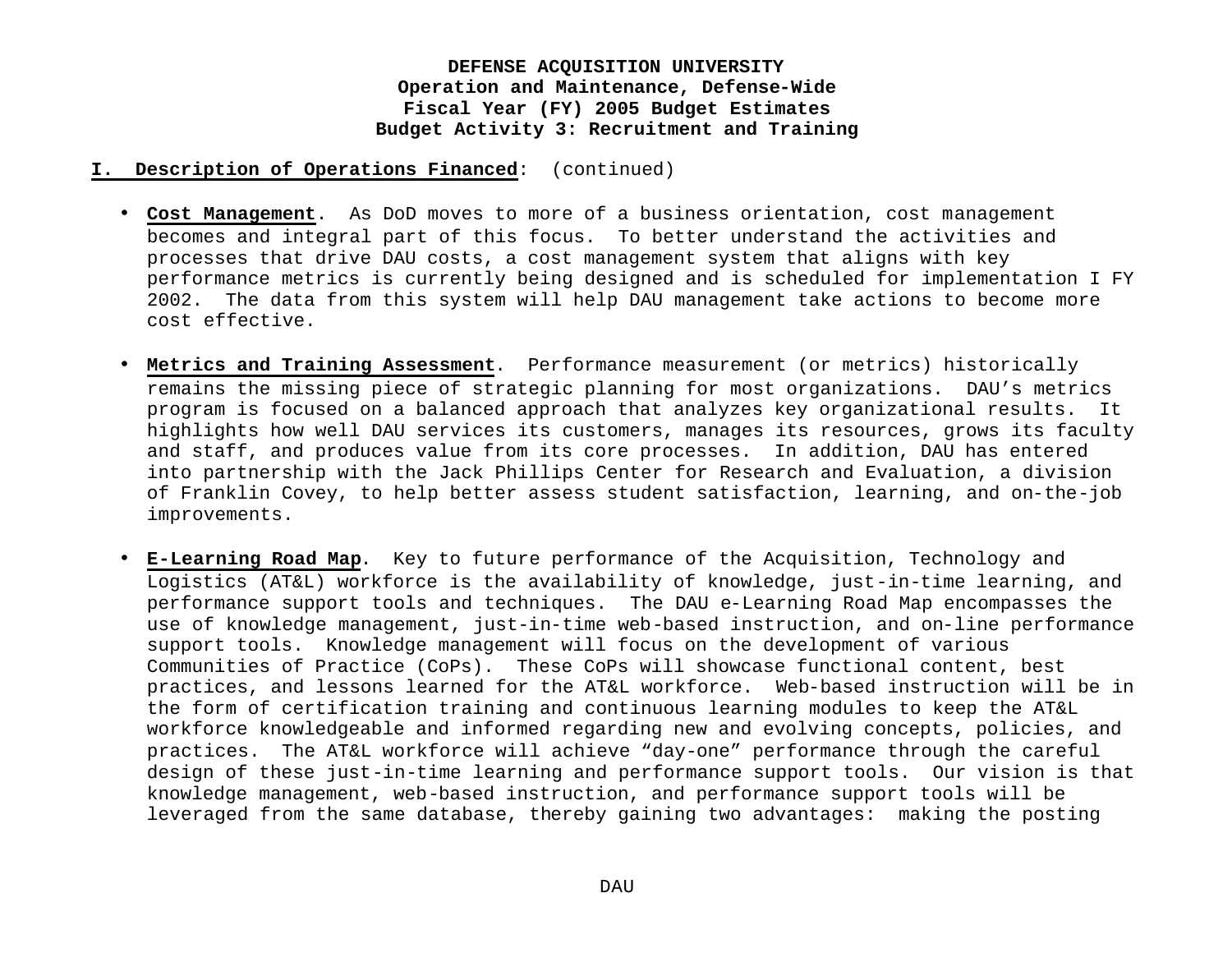#### **I. Description of Operations Financed**: (continued)

and disseminating of changes more efficient and consequently keep the AT&L workforce current.

- **Reengineer Contract Training**. In partnership with the contracting community, DAU is reengineering workforce training and performance support. Based on a current needs assessment, DAU is working to provide updated, business-oriented, core-and targetedtraining. The new curriculum will reflect the 21<sup>st</sup> Century role of the contracting professional. In addition, DAU will powerfully equip the workforce with new continuous learning opportunities and web-based Communities of Practice. Enhancements will include leveraging technology as well as increasing emphasis on commercial practices, performance-based acquisition, Services acquisition, and business in an e-environment.
- **Expand Consulting/Performance Support**. DAU has established a corporate commitment, as one of its key missions, to provide assistance to acquisition users in support of their various missions. These performance support efforts range from answering simple questions under the "Ask-a-Professor" program, to intensive process consulting efforts, to designing a targeted training program unique to the specific user. The DAU faculty provides these performance support efforts and brings a varied and significant level of experience to the acquisition community. DAU's performance support efforts cover a full spectrum—first and foremost, across all levels of the acquisition community, and then on a fee-for-service basis for various government departments and agencies, industry, and allied nations.
- **Course Equivalency**. Recently, DAU updated its policy and process to ensure thorough but streamlined equivalency reviews of its courses. Currently, DAU is working with DoD, other government agencies, industry, academic institutions, and professional organizations to certify more training opportunities for the Acquisition, Technology and Logistics (AT&L) workforce so they may receive credit for the variety of training opportunities available, in addition to the DAU courses. The overall objective is to maximize training and education opportunities for the acquisition workforce.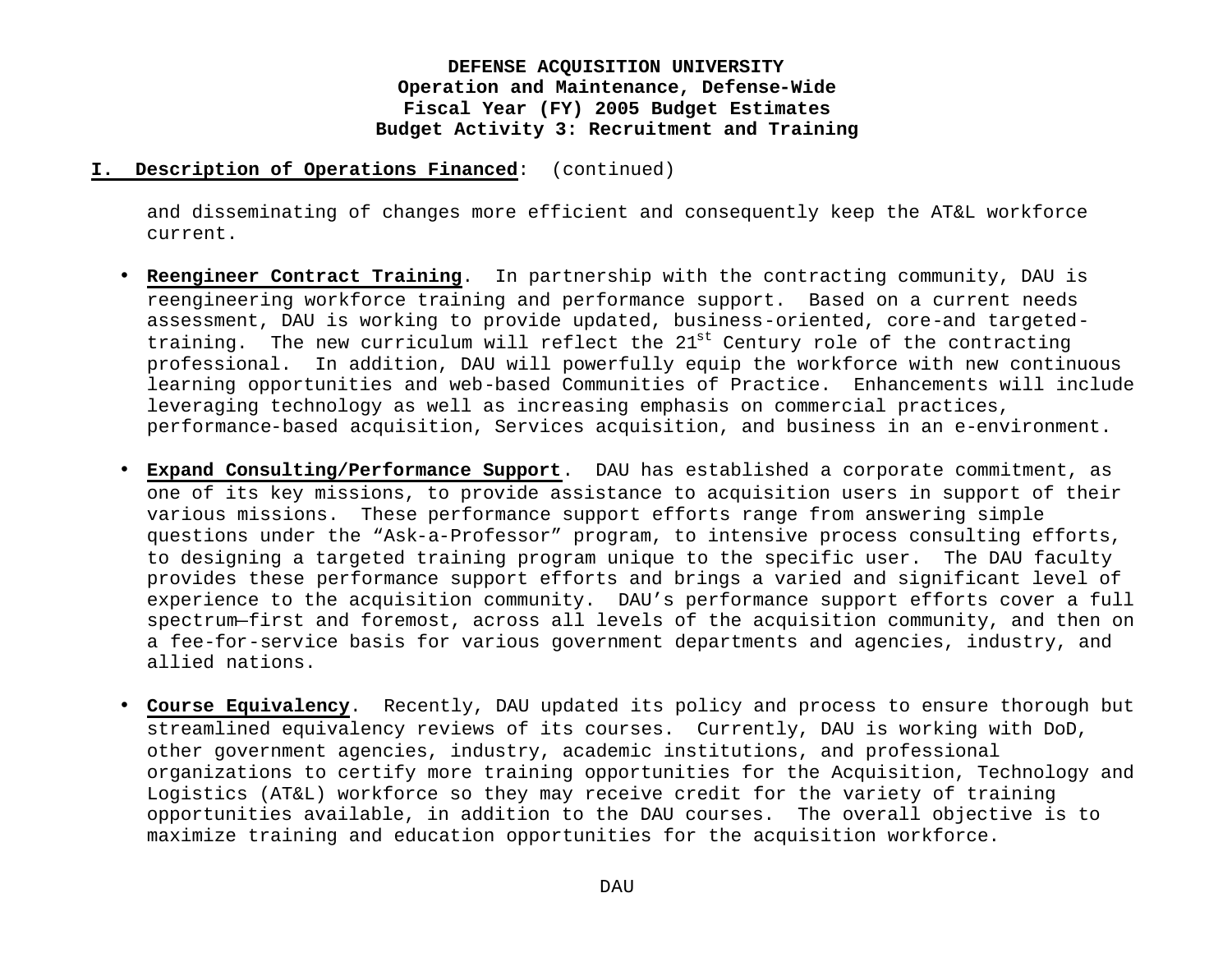#### **II. Force Structure Summary: N/A**

**Civilian Pay.** The Defense Acquisition University currently employs over 400 civilian Faculty and Staff. Beginning in FY 2003, Defense Acquisition University will be participating in the DoD Civilian Acquisition Workforce Demonstration Project (Acq Demo). In the FY 1996 DoD Authorization Act, DoD was given the authority, with approval of the Office of Personnel Management, to conduct a personnel demonstration project for the acquisition workforce. The authority is a critical piece of the larger Acquisition Reform effort. The objective of this Demo is to further enhance the quality, professionalism, and management of the DoD acquisition workforce through improvements in the efficiency and effectiveness of the Human Resources management system.

**e-Learning.** The Defense Acquisition University's e-Learning strategy involves both internal and external initiatives. Internally, we are leveraging technology and electronically linking faculty and staff across all locations. Cross-campus collaboration will powerfully improve our ability to add **SPEED**, **AGILITY**, and **Quality** into all of our products and services. Our external e-learning initiatives are expanding the REACH of our training products, driving down the cost of training, and improving the overall quality of learning experiences. Our e-Learning philosophy goes beyond training to include the delivery of information and tools that improve performance and build virtual communities of practice. DAU has also begun its development and maintenance of a digital repository of knowledge, objects, and products to support certification courses, continuous learning, communities of practice, and performance support. Existing courses were migrated and/or redesigned into multiple Sharable-Content Object (SCO) elements suitable for placement in searchable, modular Knowledge Management (KM) digital repositories. DAU has also formed a partnership with the Department of Navy Acquisition Reform Office (DON ARO) to develop a performance support community of practice network for program managers. It provides anywhere, anytime program management support through a Web portal.

**Student Travel**. The Defense Acquisition University (DAU) is a corporate University providing mandatory, assignment specific, and continuing education courses for more than 130,000 personnel (Military and Civilian), Service-Wide, serving in acquisition positions.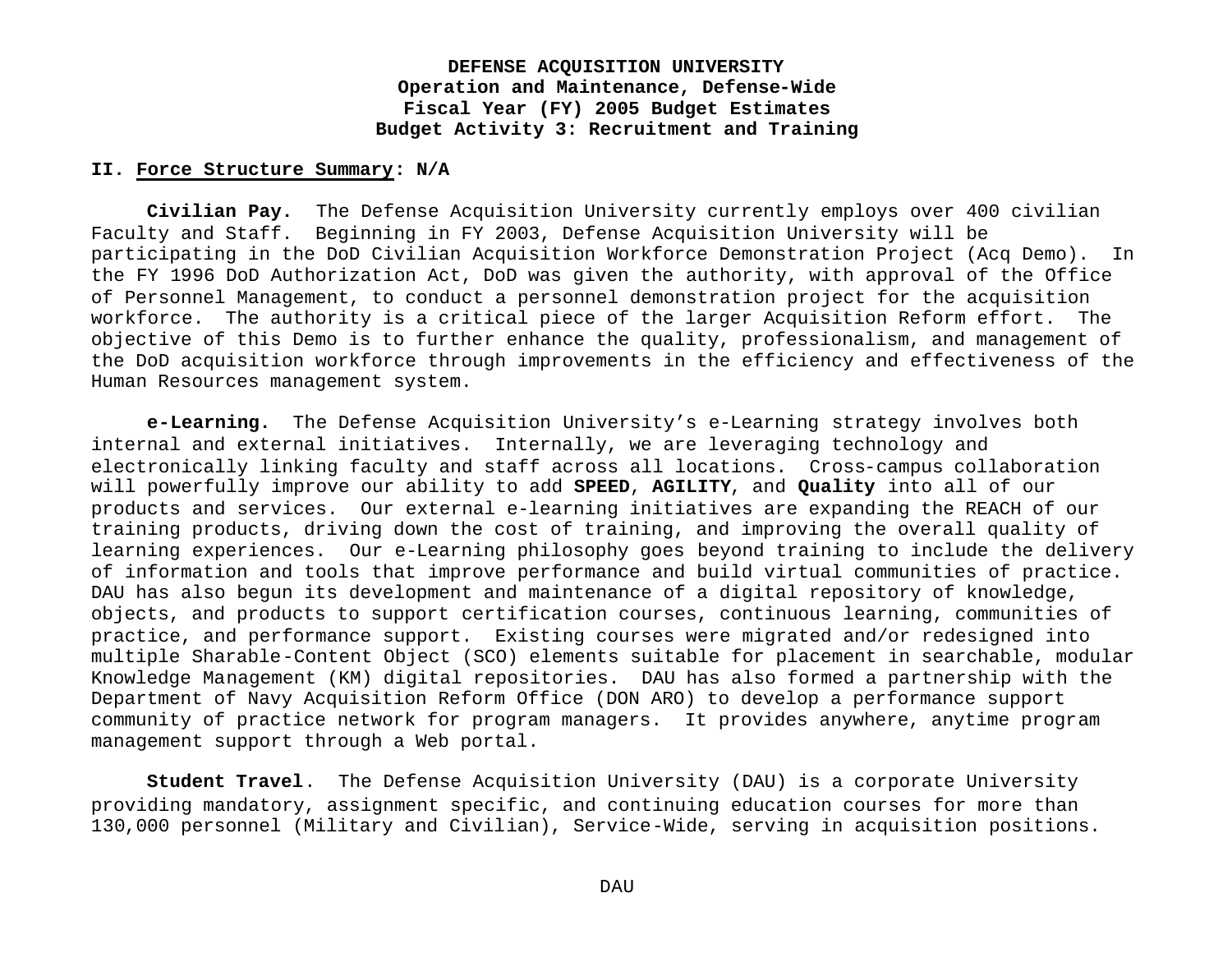DAU provides travel funds to the Service students to cover travel & per diem costs for the personnel that are brought to the various DAU campuses to be trained.

**Regions.** To promote a more customer-centric approach and improve efficiency, DAU implemented a complete realignment of its organizational structure. The new DAU organization resulted from an internal process action team and an outside, senior-level review approved on August 1, 2001, by the Under Secretary of Defense (AT&L). Creation of regionally focused centers located near major customers and significant student populations will promote more on-site training and increased performance support and continuous learning opportunities. The Fort Belvoir (Virginia) and Wright-Patterson (Ohio) locations were already established; the Huntsville (Alabama) location opened in February 2002; the Patuxent River (Maryland) location opened in April 2002; and the San Diego location will become fully operational in FY 2004.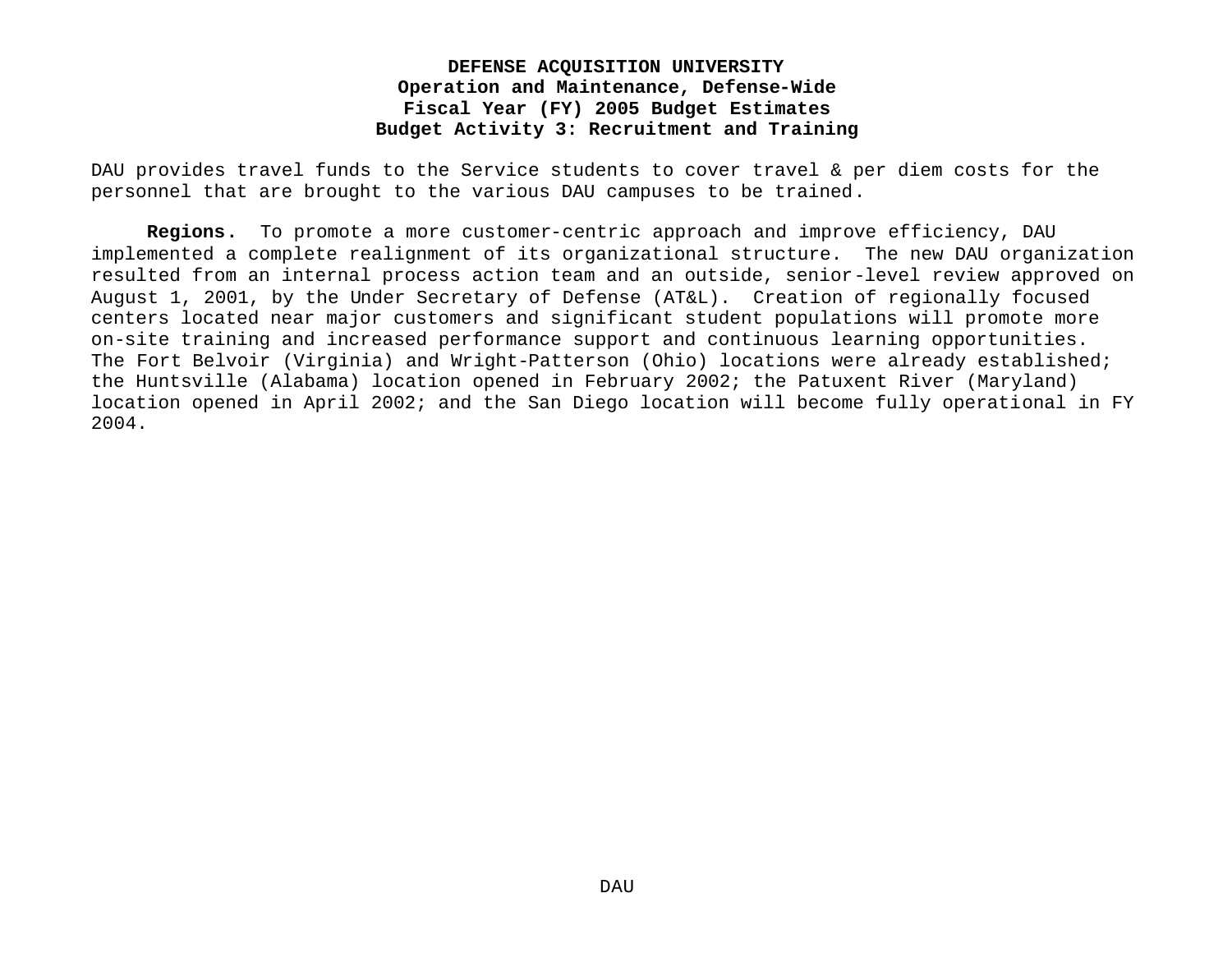## **III. Financial Summary**

| (Dollars in Thousands)       |       | FY 2004            |                   |         |                     |                     |  |
|------------------------------|-------|--------------------|-------------------|---------|---------------------|---------------------|--|
| A. Budget Activity 3         |       | FY 2003<br>Actuals | Budget<br>Request | Approp  | Current<br>Estimate | FY 2005<br>Estimate |  |
| Recruitment & Training<br>1. |       |                    |                   |         |                     |                     |  |
| Civilian Pay                 |       | 43,750             | 44,181            | 44,181  | 44,181              | 44,770              |  |
| e-Learning                   |       | 14,456             | 15,831            | 15,831  | 15,831              | 15,328              |  |
| Travel                       |       | 20,856             | 21,127            | 21,127  | 21,127              | 21,402              |  |
| Regions                      |       | 24,832             | 20,556            | 22,009  | 22,009              | 22,032              |  |
|                              | Total | 103,894            | 101,695           | 103,148 | 103,148             | 103,532             |  |

# B. Reconciliation Summary:

| Change          | Change          |
|-----------------|-----------------|
| FY 2004/FY 2004 | FY 2004/FY 2005 |
| 101,695         | 103,148         |
|                 |                 |
| 2,600           |                 |
|                 |                 |
| (1,083)         |                 |
| (64)            |                 |
|                 | 1,529           |
|                 |                 |
|                 | (1, 145)        |
| 103,148         | 103,532         |
|                 |                 |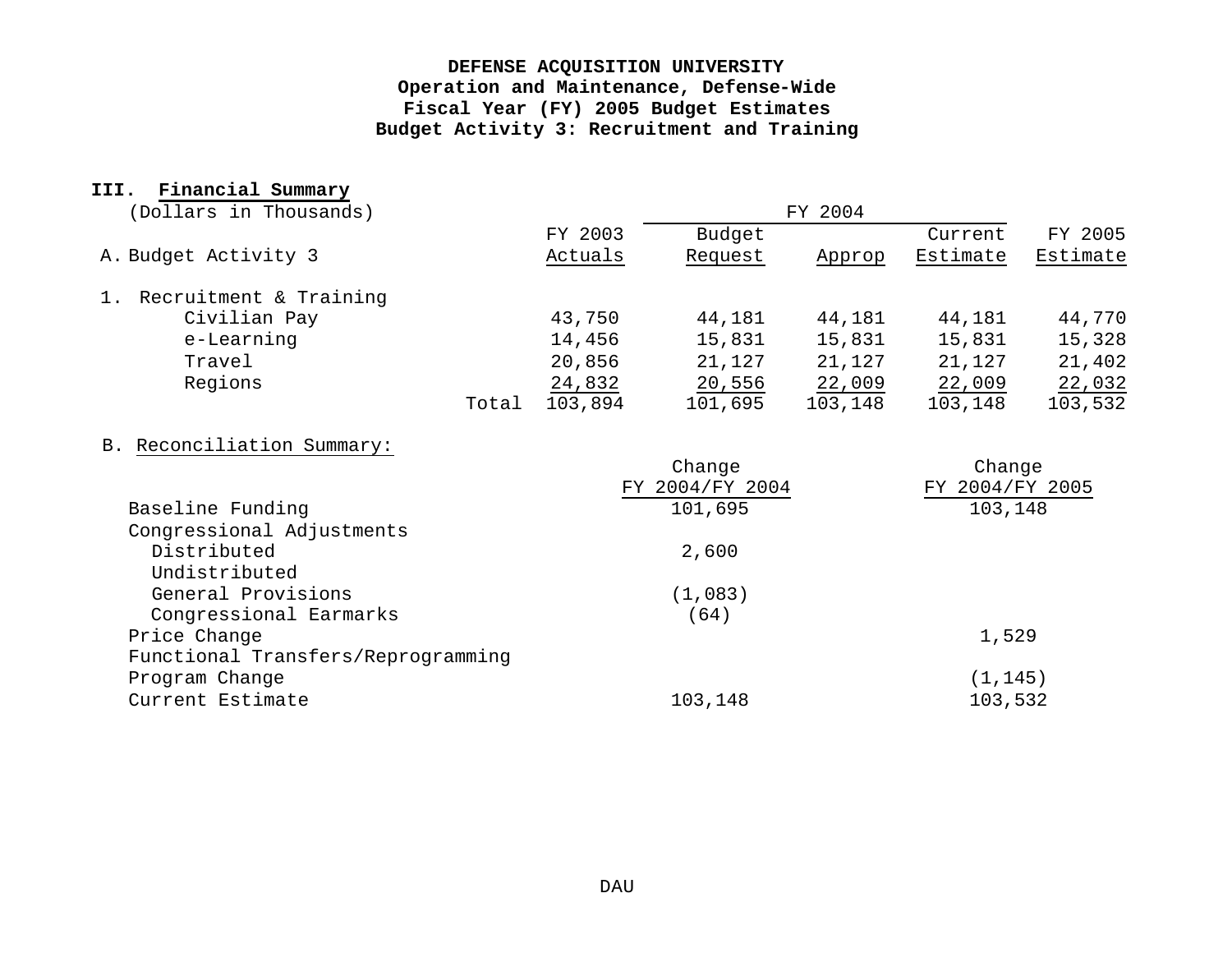| C. Reconciliation of Increases and Decreases:                                                                                                     | (Dollars in Thousands) |          |
|---------------------------------------------------------------------------------------------------------------------------------------------------|------------------------|----------|
| FY 2004 President's Budget Request                                                                                                                |                        | 101,695  |
| Congressional Adjustments (Distributed)                                                                                                           |                        |          |
| Distance Learning & Performance                                                                                                                   | 2,600                  |          |
| Total Congressional Adjustments (Distributed)                                                                                                     |                        | 2,600    |
| Congressional Adjustments (General Provisions)                                                                                                    |                        |          |
| Section 8094 - Professional Support Services                                                                                                      | $-585$                 |          |
| Section 8126 - Management Efficiencies                                                                                                            | $-498$                 |          |
| Total Congressional Adjustments (General Provisions)                                                                                              |                        | $-1,083$ |
| Congressional Earmarks                                                                                                                            |                        |          |
| Section 8044 - Indian Lands Environmental Impact                                                                                                  | $-64$                  |          |
| Total Congressional Earmarks                                                                                                                      |                        | $-64$    |
| FY 2004 Appropriated Amount                                                                                                                       |                        | 103,148  |
| FY 2004 Current Estimate                                                                                                                          |                        | 103,148  |
| Price Increase                                                                                                                                    |                        | 1,529    |
| Program Increases                                                                                                                                 |                        |          |
| Course Modernization/Conversion. Funds are for course conversions and<br>a)                                                                       | 1,620                  |          |
| modernization to include developing curriculum and learning products to                                                                           |                        |          |
| support Contracting, Logistics, Systems Engineering, Science and Technology                                                                       |                        |          |
| courses. In addition, to analyze courses to ensure they are delivered in                                                                          |                        |          |
| the most efficient manner, and to implement a DAU Applied Academic Research<br>Program to Support the DoD AT&L Community and DAU Learning Assets. |                        |          |
| Total Program Increase                                                                                                                            |                        | 1,620    |
|                                                                                                                                                   |                        |          |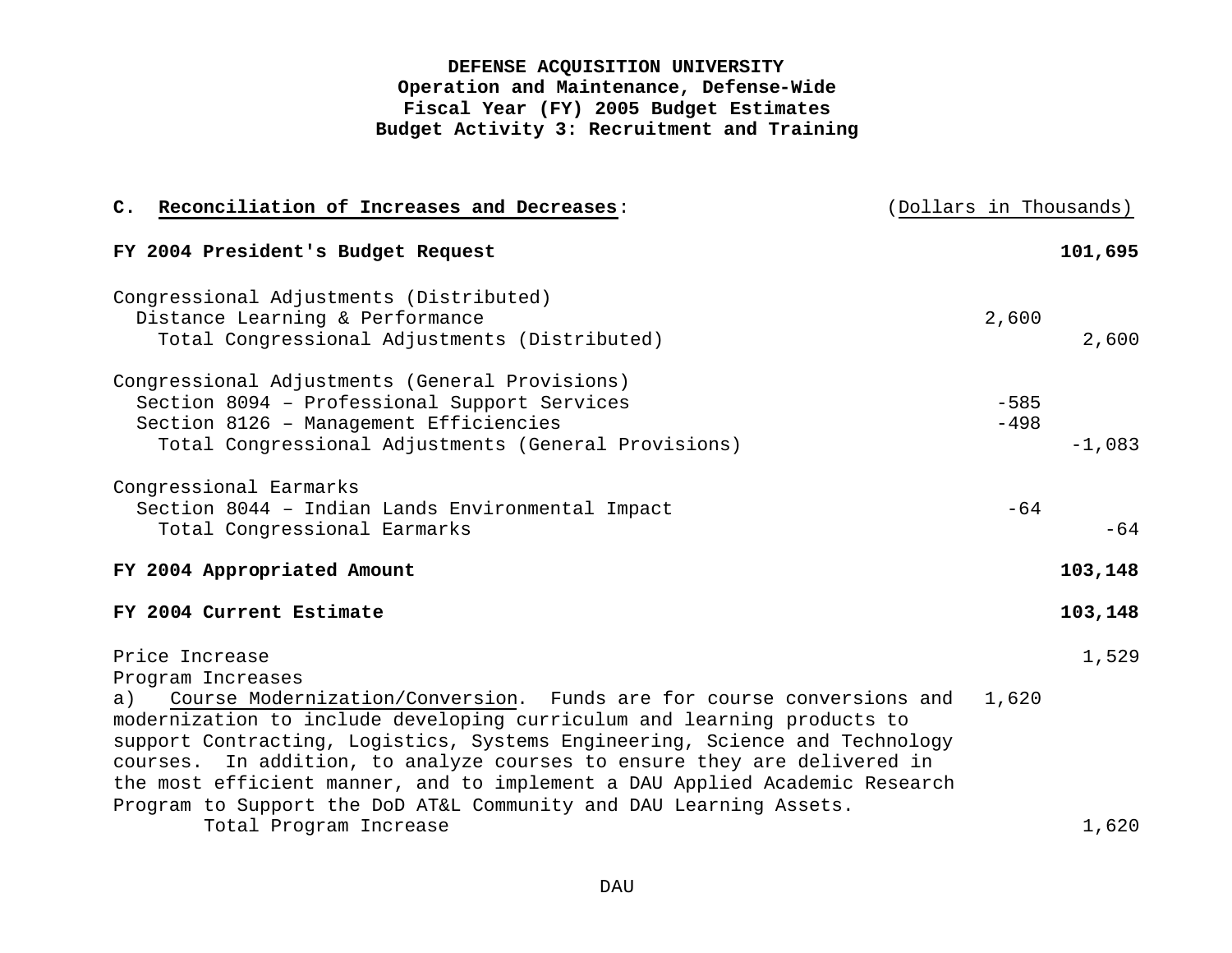Program Decreases

|         | a) Distance Learning & Performance. Funds were a one-time add by | -2,634   |
|---------|------------------------------------------------------------------|----------|
|         | Congress in FY 2004 for Distance Learning & Performance          |          |
| $\circ$ | Civilian Pay. Decrease is due to extra paid day in FY 2004.      | -131     |
|         | Total Program Decrease                                           | $-2,765$ |

#### **FY 2005 Budget Request 103,532**

DAU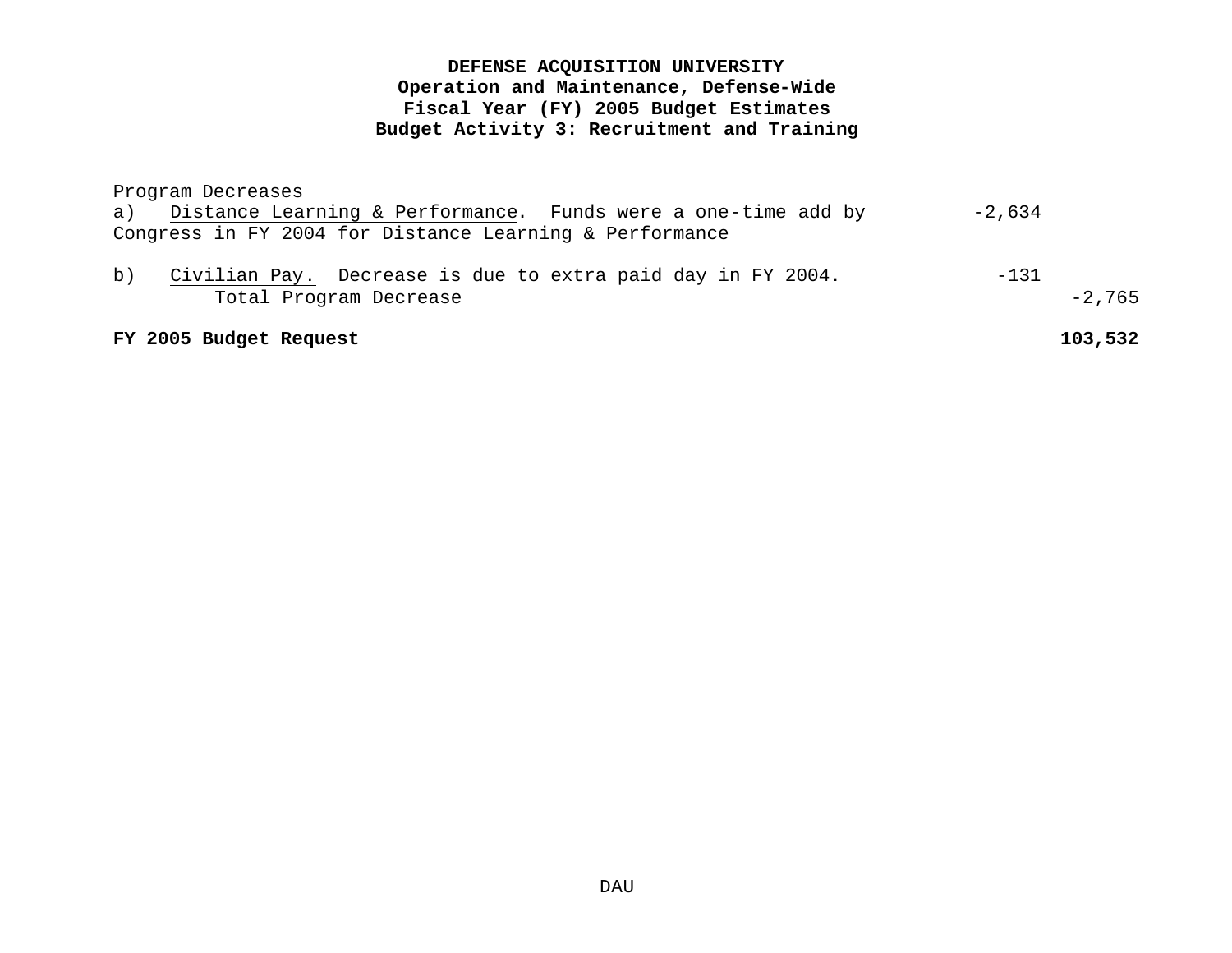## **IV. Performance Criteria and Evaluation Summary:**

|                            | Actual<br>FY 2003 | Workload<br>Estimate<br>FY 2004 | Workload<br>Estimate<br>FY 2005 | Workload<br>Estimate<br>FY 2006 |
|----------------------------|-------------------|---------------------------------|---------------------------------|---------------------------------|
| Number of Offerings        |                   |                                 |                                 |                                 |
| Resident                   | 872               | 819                             | 912                             | 912                             |
| On-Site                    | 373               | 427                             | 436                             | 436                             |
| Web-based                  | 632               | 230                             | 230                             | 230                             |
| Total                      | 1,877             | 1,476                           | 1,578                           | 1,578                           |
| Number of Students Trained |                   |                                 |                                 |                                 |
| Army                       | 14,650            | 20,062                          | 15,281                          | 15,281                          |
| Navy                       | 17,913            | 22,432                          | 26,522                          | 26,522                          |
| Air Force                  | 14,739            | 16,480                          | 20,880                          | 20,880                          |
| DoD                        | 6,638             | 8,814                           | 9,302                           | 9,302                           |
| Other                      | 4,236             | 1,279                           | 2,639                           | 2,639                           |
| Total                      | 58,176            | 69,067                          | 74,624                          | 74,624                          |